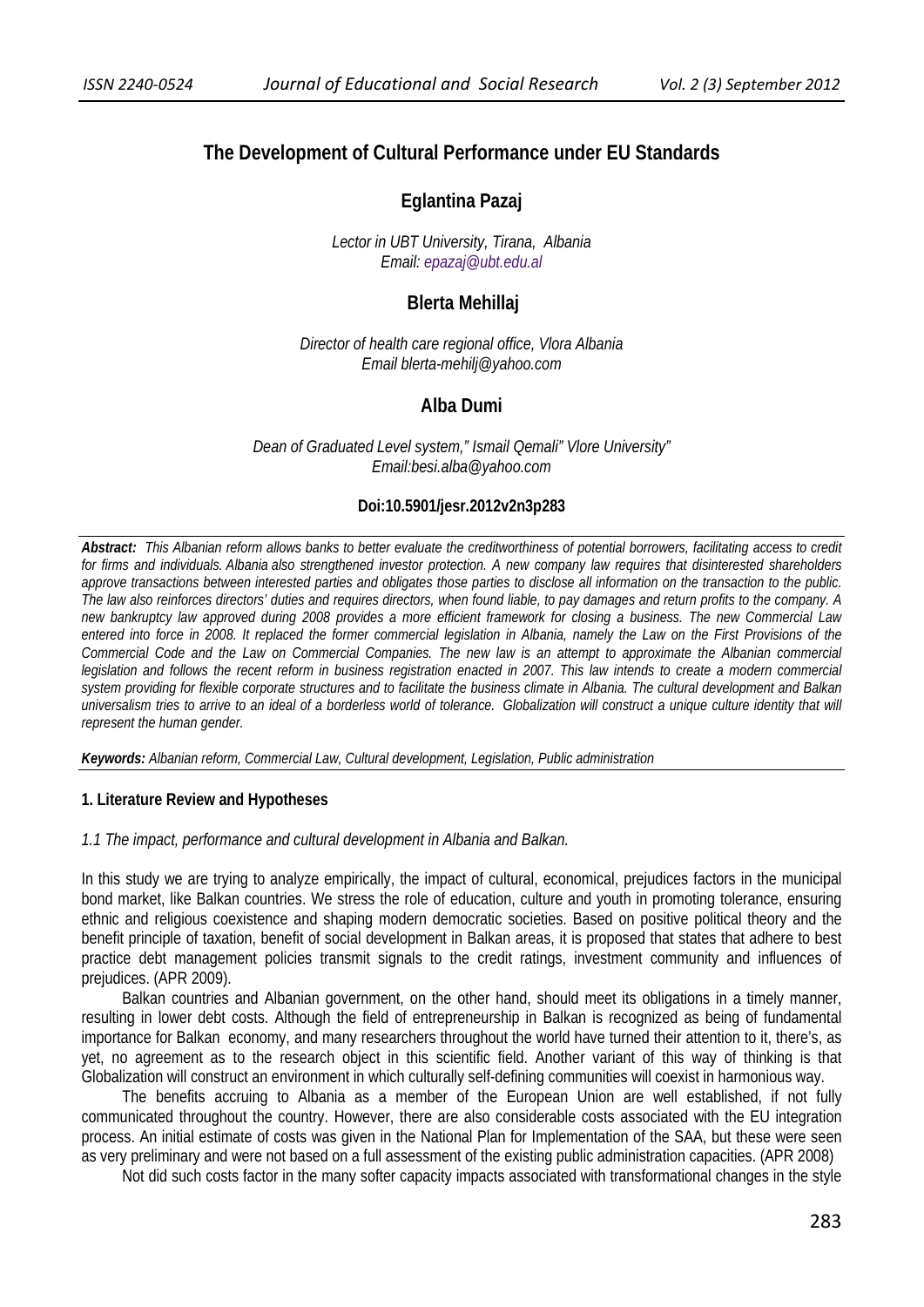of government, its culture, attitudes of civil servants and so on, all of which are needed, at least implicitly. (Ray &Bess 2011).At the present time, the overall existing capacity or the needs for capacity development of the public administration are unknown. It will be very difficult to develop the needed capacities without a clear, specific and consolidated set of capacity development priorities and how these might be timed and linked to EU integration and national development processes.

## **Fig 1***.* The form of management partnership



A simple partnership is required to follow a specific contract form only when it is deemed necessary in view of the nature of the goods contributed jointly. The contract duration may be extended without action for an indefinite period of time when the members continue to undertake business functions. The partnership may be managed separately or collectively by its members or through a representative elected to act as an administrator. (Kannol 2011) Profit shares are distributed only after the administration reports on the activities of the partnership. The partnership takes its directions and obligations from the members acting in the capacity of administrators. The members who have acted in the name and on behalf of the partnership are collectively or separately responsible for the partnership's contingent liabilities toward third parties. (Stunner 2012)

The preceding discussion showed that there are substantial risks to national development and the EU integration process in terms of existing capacity gaps and weaknesses in public administration at the overall systems, institutional and individual levels. Estimates of the risk vary but the general consensus is the same. (APR 2011).If significant changes are not made to the government's approaches to and investment in capacity development, it is unlikely that the public administration and the civil service will be able to implement fully the many provisions contained in SAA or NSDI*.* 

New members who join the partnership are also collectively responsible for the liabilities assumed by the partnership prior to their membership. It is not admissible to compensate a third person's obligation toward the partnership with their credit rights toward a partnership's member.

### *1.2 Albania administrative influences*

### 1.2.1 EU and supported developing programs in Public Administrative reforms

The Government of Albania has adopted a comprehensive policy reform program to strengthen Albania's weak institutional and governance capacity. This policy reform program is being supported by a Structural Adjustment Credit, which was approved by the Bank in June of 1999. The overall objective of the proposed Public Administration Reform Project is to provide required resources for technical assistance, training, goods and incremental operating costs that are needed to implement the Government's Institutional and Public Administration Reform agenda effectively.

The Development Credit Agreement (DCA) states the objective of the project to be: The objective of the Project is to assist the Borrower to improve its capacity with regard to policy formulation and coordination, and administrative performance so as to create conditions that will encourage the Department of Public Administration of the Borrower to improve their service delivery. (Bundo 2010)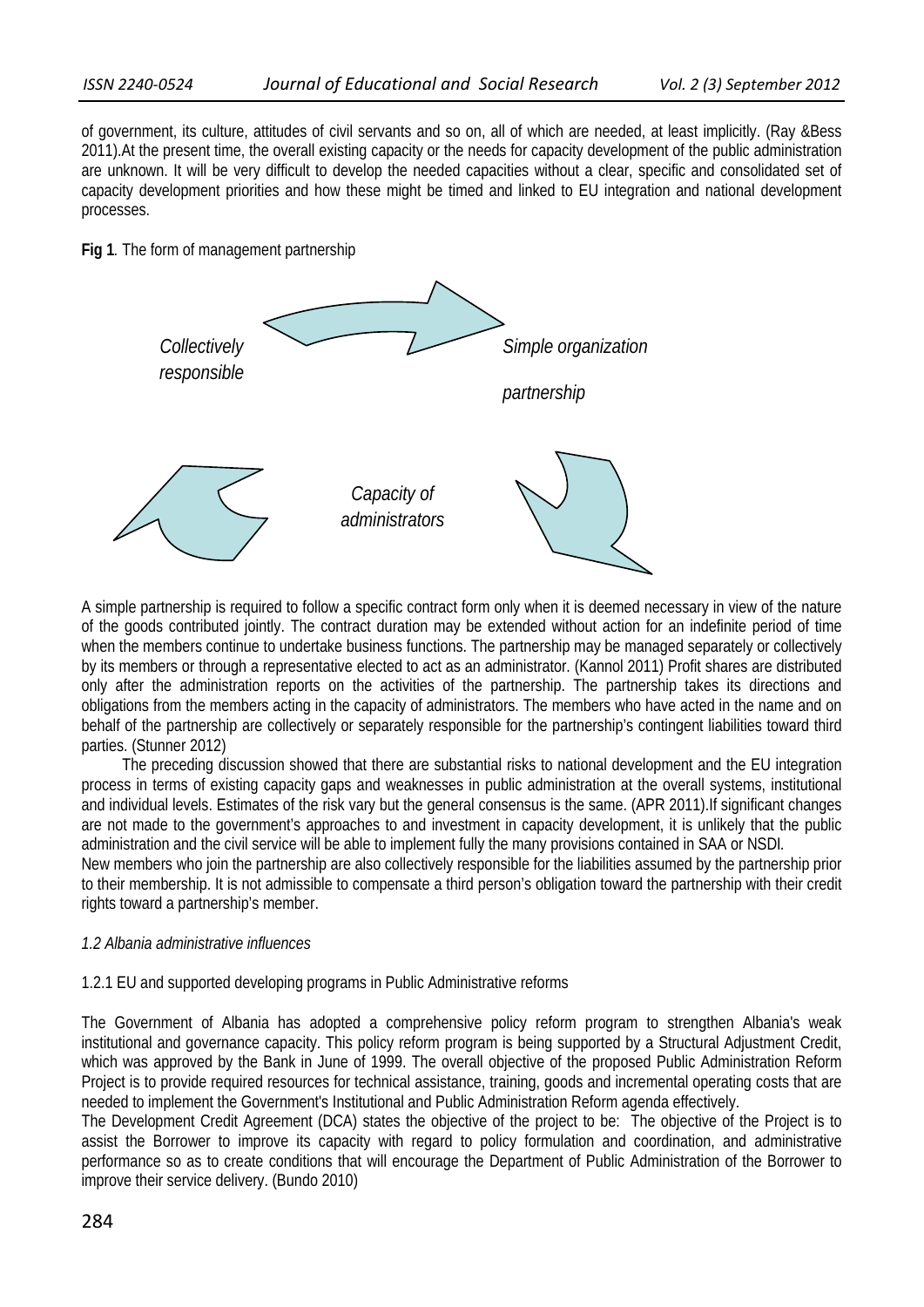Sustainable return of refugees and internally displaced persons is critical for ethnic reconciliation and an index of democratic maturity; it remains high on our priority agenda. (BB 2012).Fragmentation and divisions along ethnic lines are incompatible with the European perspective, which should act as a catalyst for addressing problems in the region. The recent launching of the EU police Mission in Bosnia and Herzegovina and of the operation "Concordia" in the former of Yugoslav Republic of Macedonia are tangible proofs of the EU's commitment to the region.

Simple partnership pursuant to the Civil Code Simple partnership entities are governed by the provisions of the Civil Code and do not have the characteristics of commercial companies. A simple partnership is a contract between two or more persons who agree to perform an economic activity with the purpose of sharing the derived profits. Members may contribute to the partnership's activity in money, goods or services.

**Fig. 2** Indicators of Public Administrative Reforms, source BCSDE Report 2011



 *H 1.The Albanian - reforms aimed to create the managerial and professional nucleus required to lead any serious efforts to improve the accountability and performance of public institutions.*

1.2.2 Limited partnership and unlimited partners

They are in charge of the day-to-day management of the company and their unanimous renunciation of the ordinary business activity entails the winding up and liquidation of the company. On the other hand, limited liability partners are not entitled to take part in the management of the partnership although they might oppose those actions of unlimited partners which go beyond ordinary business activity. (Ray &Bess 2011). The absorptive capacity of the public administration and the civil service remains constrained. Even if more funds were made available, it is unlikely that the national development and integration processes could be speeded up.

Without a stable, competent and sufficiently staffed civil service supported by appropriate system-wide and institutional capacities, only so many reform initiatives can be managed, only so much can be delivered and only so many results can be produced. The Western Balkan countries welcome the decisions by the EU to strengthen its Stabilization and Association policy towards the region and to enrich it with elements from the experience of enlargement. They welcome in particular the launching of the European Partnerships, as well as the decisions for enhanced co-operation in the areas of political dialogue and the Common Foreign and Security Policy, parliamentary co-operation, support for institution building, opening of Community program.

They take note of the ongoing discussions for an increase in the budgeted Community financial support to the region through the CARDS program.

The Croatian application for EU membership is currently under examination by the Commission. The speed of movement ahead lies in the hands of the countries of the region. County economic potentialities valorized and improved, through the map of the economic strategic, competitive and sustainable county resources drafted. (Ray &Bess 2011).Technical assistance provided to improve and maintain competitive territorial value chains, able to include the most disadvantaged people in the economic circuit, assure gender equity, and safeguard the environment, through the following activities

*H 2.The credit Albanian targeted governance and institution building to support both the public expenditure management and the human resource management agendas*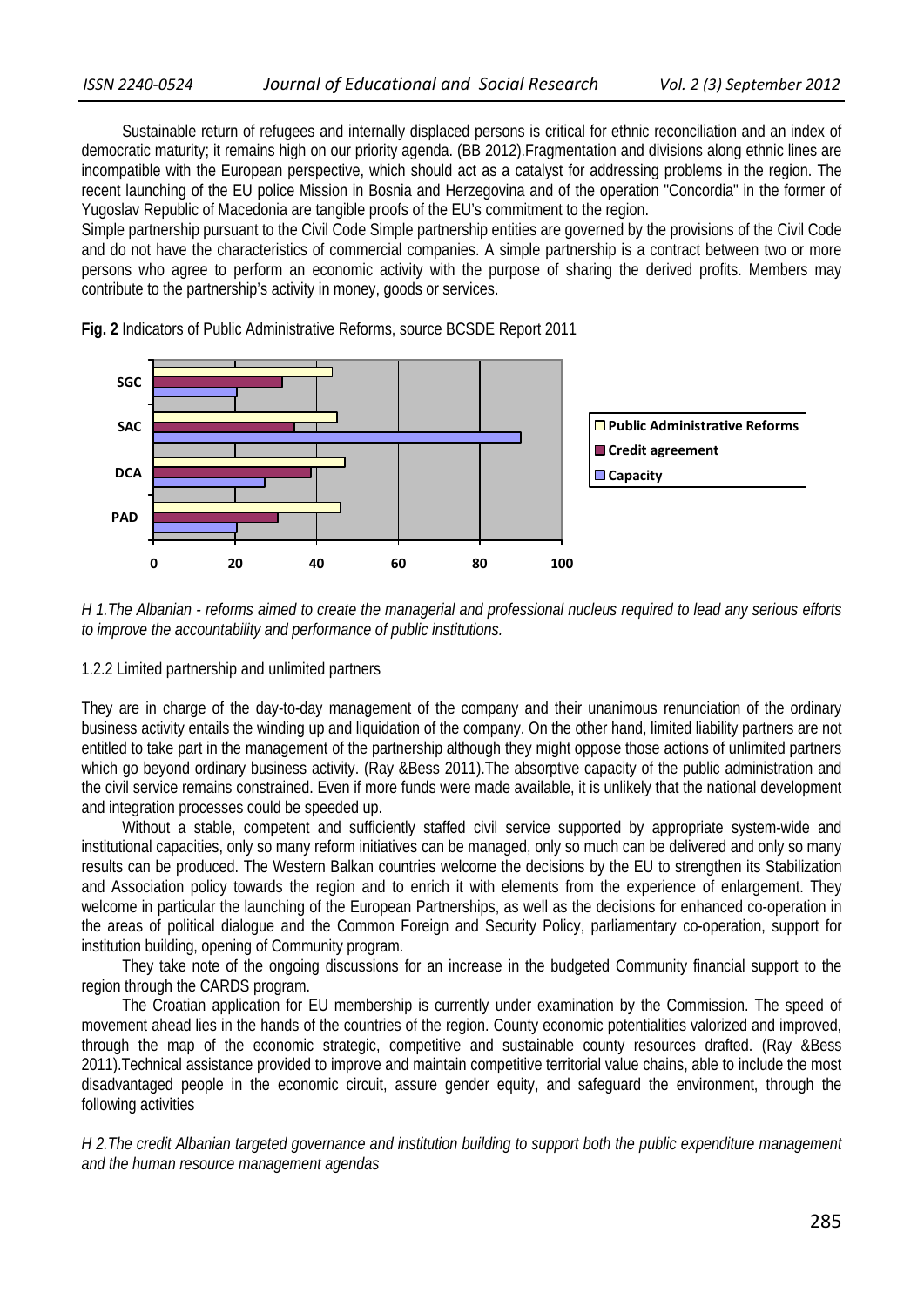The future of the Balkans is within the European Union. Realization of a plan for the inclusion of the most disadvantaged people in the mainstream economy. • Training and support to territorial economic value chains. • Fostering capacities for supporting innovations.

### **1.3 Albanian accounting system and the rights of employers.**

The financial sector in Albania has in general been spared from the global financial turmoil, primarily due to the low amount of loans in relation to total deposits. Also the lack of a housing/construction bubble has minimized pressure on the banks. However, a significant reduction in bank deposits took place in the fall of September 2008 as individuals withdraw their money due to fear from losing their savings. (Blunt & Kiddnel 2012)

Since October 2008 deposits dropped by about 15% and during 2009 they were below their top level. After summer 2009 there has been a stable increase in bank deposits and by the end of 2009 they reached their pre-crisis level. Lower deposits created some liquidity issues but banks were well equipped to face the situation. Banks have increased their equity capital to better face the situation and also BOA has an active monitoring program to ensure enough liquidity in the banking sector.

## 1.3.1 Financial institutions in Albania, legal form or specific legal requirements

All economic for-profit entities in the Republic of Albania, including financial institutions and auditing companies, regardless of their legal form or specific legal requirements, are subject to Law No. 9228 dated 29 April 2004 on Accounting and Financial Statements. Other entities, including non-profit organizations, are also subject to this Law, except for those cases when their financial statements and accounting are subject to specific laws and regulations for regulatory and supervisory purposes. Entities which do not exceed turnover and/or total value of assets of ALL 10 million at the year end and with less than 10 employees, are defined as micro enterprises, and can keep their accounting and prepare their financial statements pursuant to the criteria defined by the National Accounting Council and approved by the Council of Ministers. All entities must adopt an accounting system in compliance with the accounting plans issued and approved by the Council of Ministers.

*H 3 Albanian investment operations provided the technical assistance that was relevant to the development and implementation of the broader policy changes and allowed the Public Administration Reform project to focus on its core mission.* 

## **2. Methodology and Research Goal**

The survey of this study will be conducted on: (1) Supported by donor assistance and international and local NGO's the city initiated a community-based development strategy in the informal. The program brought together local government teams, NGO's and residents to formulate a development plan for the neighborhood define priorities for improvements and determine equitable cost-sharing formulas to finance infrastructure. (Ray &Bess 2011).Public Strategies employees strive to support and improve the communities in which they live and work. The government support programs that help those in need who strive to provide for their families; and provide the youth of the community with the tools necessary to become leaders. Entrepreneurship ambition has worked to support changes in Albanian law that would offer antidiscrimination protections in keeping with international standards. (Calldnner 2012)

The another point of administrative changes in Albanian public policies as an obstacle to the operating foreign investments, comparison of EU is: (1) International investments contributed to the improvement of Albania's financial regulatory environment which has strengthened public confidence in the banking system and has provided a more secure, efficient and transparent financial system to meet the credit, savings and insurance needs of businesses and individuals. (Koxhaj A 2008)

USAID helped improve the competitiveness and productivity of Albania's private sector through technological innovations, facility renovations, application of best management practices, and compliance with international standards. In 2009, USAID provided technical assistance and training to 363 firms for technological innovations and 408 firms for management improvement and assisted 45 enterprises in obtaining loans from commercial banks or non-bank financial institutions. Many of these assisted enterprises successfully increased their shares in the domestic markets and penetrated new markets in the European Union and the Balkan Region, earning \$2.18 million from domestic sales and \$1.4 million from export sales.(APR 2009)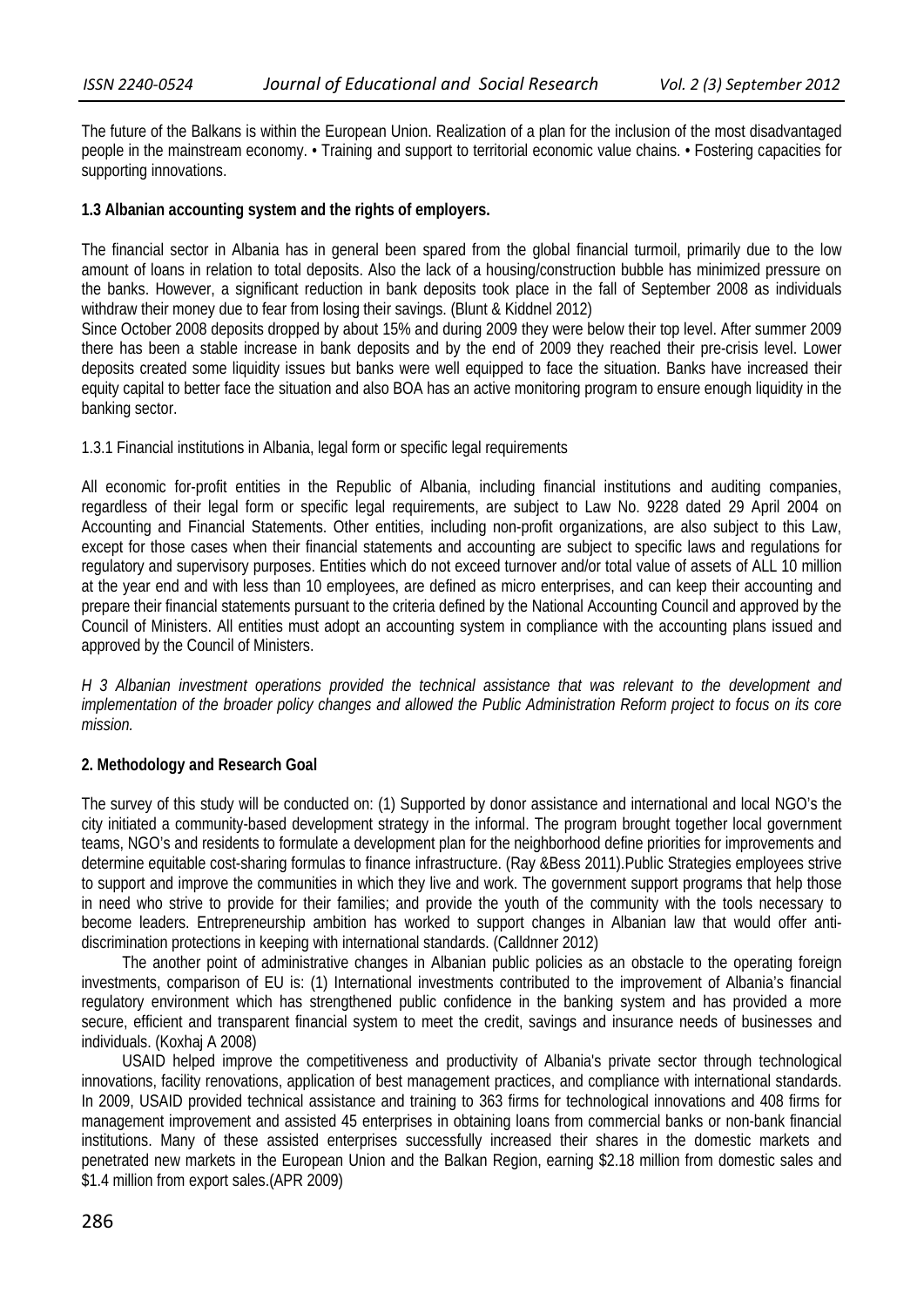This paper identifies (on another aspect of study) the addresses of the important factors underlying of the in Albania and changes in the form of organization, under the administrative and implementing reforms in law. The paper also introduces with the changes in national law, private or state organizational form. (Blunt & Kiddnel 2012)



**Fig 3***. The methodology of study on Albania management practices of MHR* 

### *2.1 Gathering data and aspects of analyze*

In this paper we have two aspect of the analysis of administrative changes in the field of judicial service and specifically the changes in the form of organization of the bailiff service totally in the hands of the state and already decentralized in the hands of private individual organizing form. We are trying to do an analyze for these government measures. (Ciceri 2008).The judicial power is one of the important parts of the legal state. As stated in the Albanian constitution, one basic principle is: equality and control between governments. (Ray 2006) Our paper research will analyze the justice reforms in Albania; will analyze bailiff organizational management (private or state form).

Both roles help to ensure that justice is fairly administered and carried to its proper conclusion. The Bailiffs and their assistants serve summonses and other important legal documents on parties as required by a Court or Tribunal, or as requested by a person who is a party to litigation, for example, a court or tribunal hearing which parties are required to attend clearly cannot proceed unless there is proof that the parties concerned have had the summonses to attend properly served on them in a manner specified by law. (Blunt 2006)

### *2.2 Albanian justice and European Convention of Human Rights*

State authorities can not cite lack of funds as an excuse for not respecting a financial obligation that comes from a court decision, cited in most of the arguments with which the Court justifies its decisions. The event that has set in motion the Constitutional Court dates back to the city of Albanian region. In spring 2008 a citizen of the Inspectorate dismissed the National Urban Construction district court addressed the claim that during her discharge violated procedures are provided in the Labor Code. (Anastasi A. 2006)

 Court decides in favor of former employee forces to indemnify him in five months' salary and a bonus for seniority for a period of six months and a half. After receiving the execution order of execution of some office notes that they could not impose Urban Construction Inspectorate to pay the fine and issue passes bailiff's office in Tirana. [Albania Civil Code, USAID and MOJ, year 2010 pp 23, 24, 26]

### **3. Conclusions and Recommendations**

The escalating political situation in the country which brings delay in undertaking important reforms to the country viewed